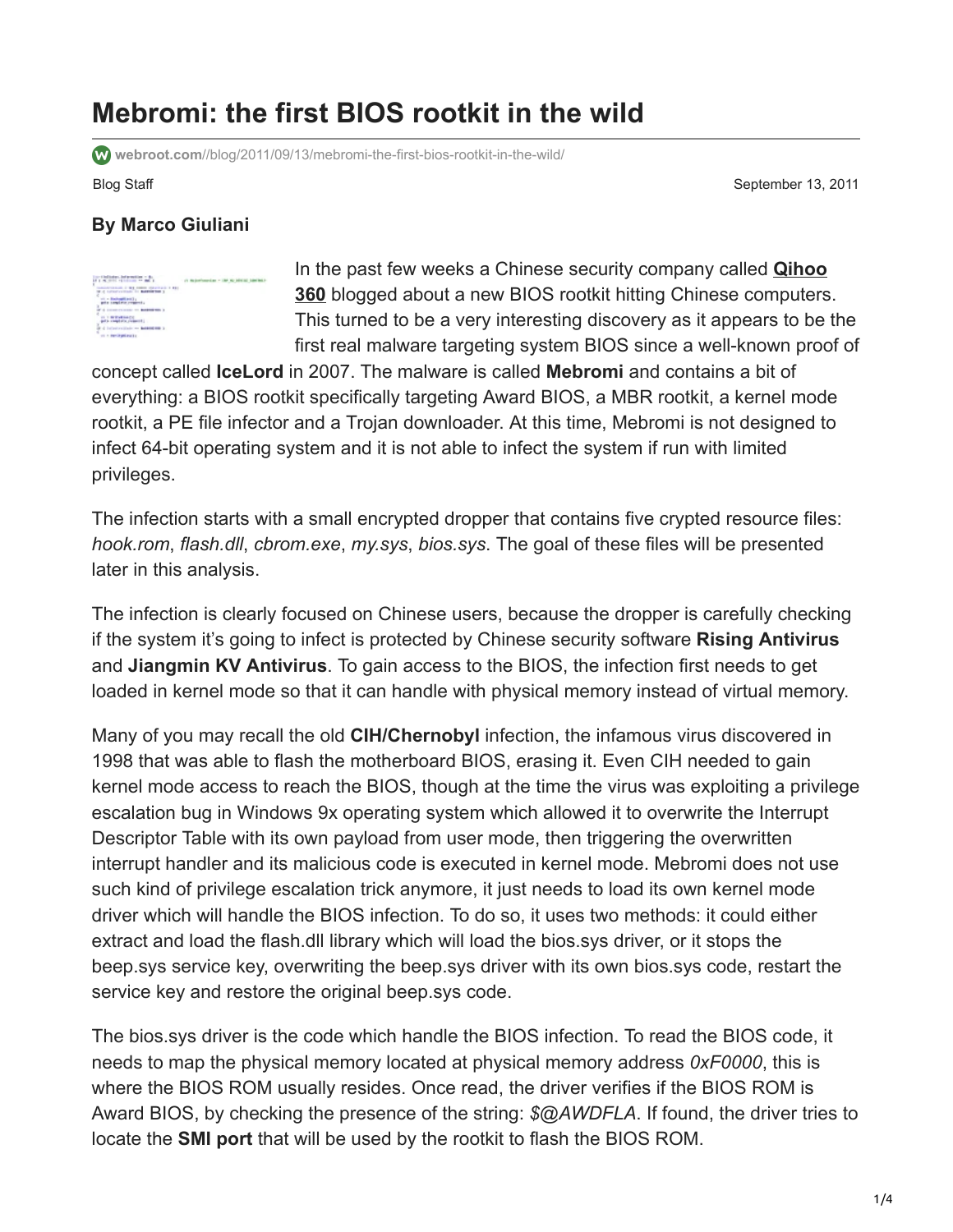

If the BIOS ROM matches the string, the rootkit saves a copy of the BIOS to the file C:bios.bin and pass the next step to the user mode component of the infection. The dropper extracts two files: cbrom.exe and hook.rom. Cbrom.exe is a legitimate tool developed by Phoenix Technologies, used to modify the Award/Phoenix BIOS ROM binaries. Hook.rom is the rootkit ISA BIOS ROM that is added to the BIOS binary, containing the rootkit infection. The dropper executes cbrom.exe with the /isa switch parameter, passing the hook.rom file. Before actually injecting the malicious ISA ROM, the dropper checks the BIOS ROM code looking for the "*hook rom*" string, used as a marker of the infection. If found, it means that the BIOS is already infected and it doesn't need to be infected again.



After that the bios.bin file has been modified, the bios.sys driver send to the BIOS SMI port the command *0x29*, used to erase the BIOS flash, and then the command *0x2F* used to write the new BIOS ROM code to the BIOS ROM.

The BIOS is now infected, and the dropper goes to its next step: **infecting the Master Boot Record**. The infection is 14 sectors long and the original MBR is stored to the sector 7. To avoid potential startup issues, the infected MBR stores a copy of the original MBR's partition table. Finally the dropper extracts the my.sys driver on the root of the C: drive. My.sys is a kernel mode rootkit that hijacks disk.sys's IRP major functions, by redirecting the *IRP\_MJ\_READ/WRITE* and *IRP\_MJ\_DEVICE\_CONTROL* native functions. It is used to hide the infection on the disk. Even if the BIOS infection doesn't succeed, the rootkit does infect the MBR.

At the next system startup, after the BIOS POST phase, the malicious code injected inside it prepares the full MBR infection (all the first 14 sectors are stored inside the malicious BIOS rom, 7168 bytes in total) and checks the MBR code of the hard drive looking if the infection is already present. To do it, the BIOS malicious code checks for the presence of the string "*int1*" at the offset 0x92. If the string is not found, the BIOS malicious rom will overwrite all the first 14 sectors of the hard drive, thus restoring the MBR infection.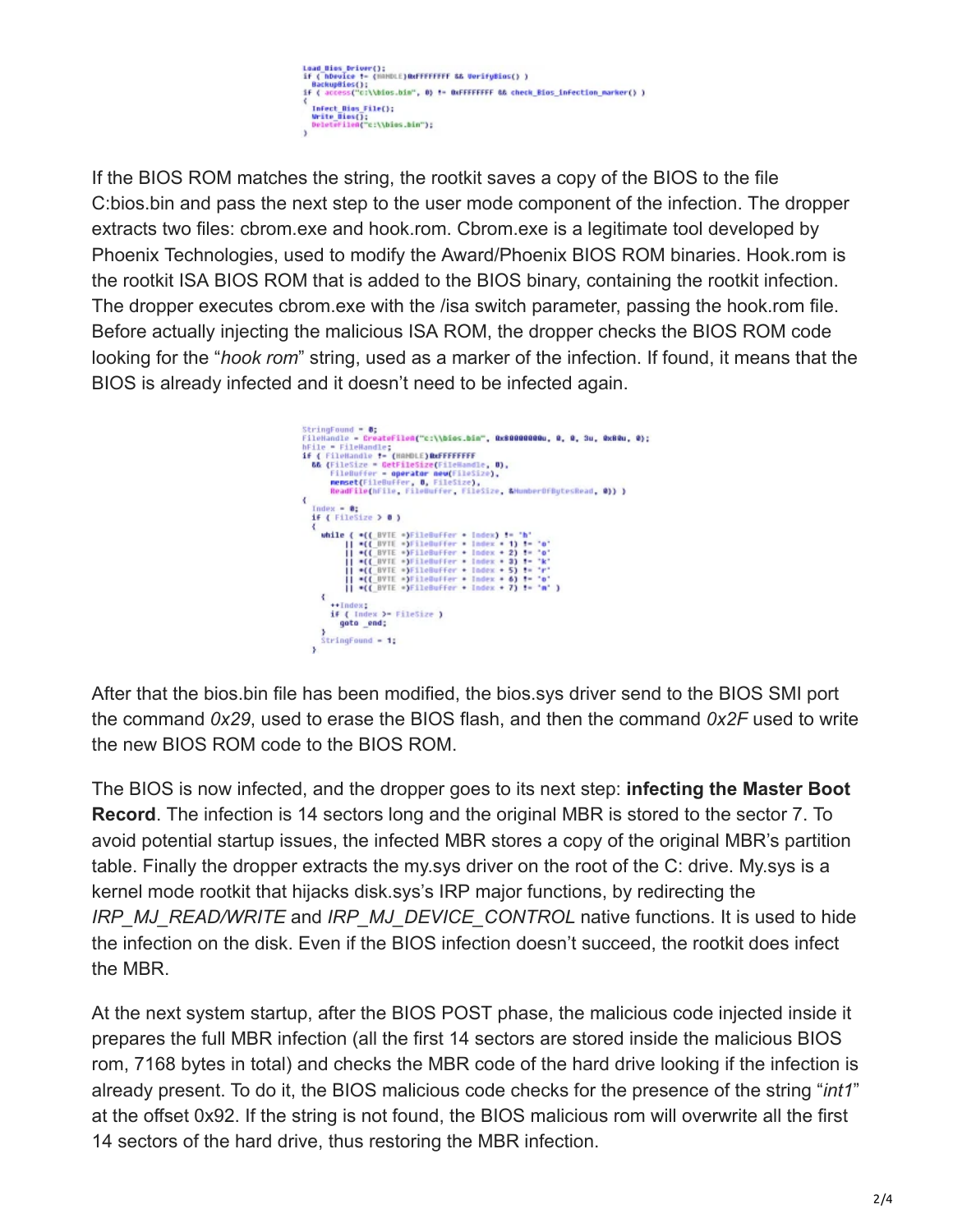

The system startup procedure continues and the control now passes to the malicious master boot record. Here the malicious payload analyzes the original MBR partition table and looks for the active partition, checking if it's using a NTFS or FAT32 file system. The malicious MBR code **contains indeed NTFS/FAT32 parser routines**, used to get inside the file system to look for *winlogon.exe* or *wininit.exe* file. When found, the malicious code contains a file infection payload, able to inject malicious code inside the specified file and hijack the entry point of it. Before infecting the file, the MBR malicious code checks if it is already infected, by looking for the string "*cnns*" at the offset 0x50 from the beginning of the PE file. This is the infection marker. If the string is not found, the infection stores a crypted payload – about 600 bytes of code – inside winlogon.exe or wininit.exe and hijacks the PE entry point to the beginning of it, saving the original entry point at the offset 0x60.

| 00040: EX 13 34 08<br>18019-1-1                                        |                       | All Brock E . 16              |                             |          |                 | $10.14$ in G. $(30.07)$ $-1$            |  |
|------------------------------------------------------------------------|-----------------------|-------------------------------|-----------------------------|----------|-----------------|-----------------------------------------|--|
| 34 49 11,052119.                                                       |                       | Shopes, 11                    | $+7$                        |          |                 | CD 21 84 48 11 832 775                  |  |
| 醞<br><b>SECTIONS</b><br><b>Entrance Lab</b>                            | infire liters murders | <b>DIDLER: KH</b>             |                             | 10.34    |                 | all all 20 the people                   |  |
| 80008<br>43<br>48<br><b>GE GE</b><br><b>GRONT</b>                      |                       | <b>DISCER: 40</b>             |                             |          |                 | <b>CHARLES</b>                          |  |
| 800608<br><b>CEAR IN OR BY</b><br><b>THE</b>                           | original EntryPoint   | <b>DIREKTE</b>                |                             |          |                 | <b>Big stay</b>                         |  |
| scoust.<br>the ga as in the 4F 12-20 1 in DOE                          |                       |                               |                             |          |                 | DOORS: 1H 49 4K 30 44 4F 13 1H 1 un 202 |  |
| mourne; tall are an<br><b>Lighting FROM</b><br>тĸ                      |                       | <b>Board Car</b>              | 48.<br>58 55                | $-1$     |                 | <b>Tanda, BOD</b>                       |  |
| 10/00/38<br>$80 - 13$                                                  |                       | bocra. Iv                     |                             |          |                 | 00110                                   |  |
| Let recove<br><b>BODIET: 328</b><br><b>MT 915</b>                      |                       | <b>BIRTHE: AN</b>             | 88                          |          |                 | 185 NSLRTS                              |  |
| 00088: ED 89 30 33.<br>4F 10 GE LICELICE<br>x <sub>2</sub>             |                       | $2$                           |                             |          | 20 <sub>1</sub> | IB HETILETI                             |  |
| ing, clot<br>800001 SC RD                                              |                       | bmeyer.                       |                             |          |                 | 11.8.1 DPT1                             |  |
| 1.451407<br>000ML JX 80 30                                             |                       | $24 - 340046$                 | D.C.                        |          | 24              | <b>GE 1.6011071</b>                     |  |
| SOR LYCE<br><b>BOOMS!</b> III                                          |                       | <b>DIREAR</b><br>$\mathbf{r}$ |                             |          |                 |                                         |  |
| 491407<br>80044 - 23                                                   |                       | BOGAR- 18                     |                             |          |                 | 1.6613871                               |  |
| 1. AVOIDE<br><b>BOOBS: IX</b>                                          |                       | 00008.13                      |                             |          |                 | <b>KATARTY</b>                          |  |
| $-474$ (\$0.97 )<br><b>GOODS: JA 00</b><br>80<br>5.30                  |                       | $100000 - 10000$              |                             |          |                 |                                         |  |
| 000C0: IX 00 80<br>$^{18}$                                             |                       | <b>BROCH. IN</b>              | <b>15 IT 15</b>             |          |                 |                                         |  |
| $1 - 10$ in 1963 $-1$<br><b>BODDET 28 BE 87</b><br>$-1.31$<br>$\cdots$ |                       | booter in                     |                             |          |                 | 1.0411891                               |  |
| 00000: 03 OF 63 OR<br>OF 10-10-194-64271<br>X2                         |                       |                               | <b>DOGG- 12 49 45</b>       | $\equiv$ | 30 <sub>1</sub> | <b>ER I Bushel ET1</b>                  |  |
| 800801 80                                                              |                       | books: no                     |                             |          |                 |                                         |  |
|                                                                        |                       |                               |                             |          |                 |                                         |  |
| <b>BODBE: BO BE BE</b>                                                 |                       | <b>DISCERT SH</b>             | $-$<br>COL INC.             |          |                 |                                         |  |
| 12/00/01<br>42 04 05 00 193 UOI<br><b>BR</b><br>$-56$                  |                       | bocru ra                      | 45 00 00 40 51 53 08 126    |          |                 | LEO                                     |  |
| <b>BD 15-CM</b><br><b>BOORNEL BC</b><br>$-1$                           |                       | bocru se                      |                             |          |                 | $19 - 04$                               |  |
| $+04$<br>37.84<br>804.84                                               |                       | <b>Box 204</b>                |                             |          |                 | $+00$                                   |  |
| <b>BXB 40</b><br>1804,081<br>R1 87<br>$-$                              |                       | <b>DILION: 08</b>             |                             | 11.61    |                 | <b>KEED 4D</b>                          |  |
| 804.04<br>side side at Au-                                             |                       | built in                      |                             |          |                 | $1 - 3a$                                |  |
| SOLDE OF 13 10 OF \$1<br>35<br>$\Box$                                  | Histoked EntryPaint   | DE118-13                      |                             |          |                 | $\blacksquare$                          |  |
| 804.04<br>$\mathcal{M}$                                                |                       | $1001110 - 10$                |                             |          |                 | $^{12}$                                 |  |
| 08 08 02 80 80 F<br>80128: 80 18 98<br>$\circ$<br>$\Box$               |                       |                               | BHIIB: 08 18 00 00 00 82 BE |          |                 | 0818<br>- 11                            |  |

The job of the MBR infection ends here, waiting for the Windows startup which will load the patched executable. When loaded, the payload self-decrypt its malicious code and loads in memory the my.sys driver. Then it tries to download an additional infection from the (now unavailable) URL address: http://dh.3515.info:806/test/91/calc[removed].

The concept behind Mebromi is not new. In fact **we must recall the IceLord BIOS rootkit published in 2007**, a public proof of concept able to target Award BIOS rom, using an approach very similar to the Mebromi one – or should we say that Mebromi is more than just inspired by the IceLord rootkit?

Storing the malicious code inside the BIOS ROM could actually become more than just a problem for security software, giving the fact that even if an antivirus detect and clean the MBR infection, it will be restored at the next system startup when the malicious BIOS payload would overwrite the MBR code again. Developing an antivirus utility able to clean the BIOS code is a challenge, because it needs to be totally error-proof, to avoid rendering the system unbootable at all. The job of handling with such specific system codes should be left to the developers of the specific motherboard model, who release BIOS updates along with specific tool to update the BIOS code.